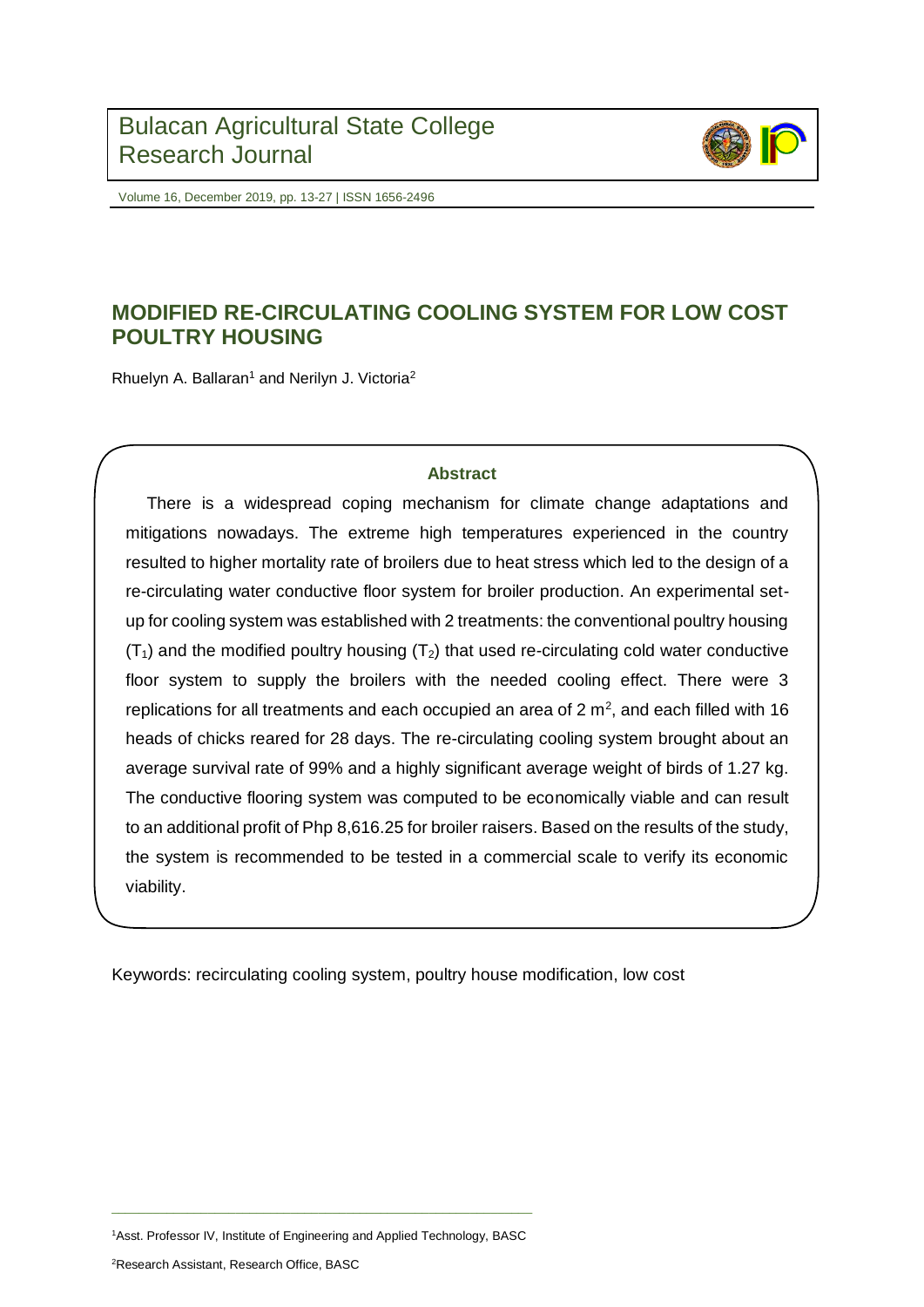#### **Introduction**

Broiler chicken is part of Filipino cuisine because of its availability. It is an integral part of Filipino households since its meat is an important source of protein. In fact, as of 2012, Filipinos' per capita consumption of chicken meat is 8.077 kg/year. In Bulacan, the per capita consumption is even higher, with 14.682 kg/year. It could be due to high broiler production in the province which contributed an average of 8% to the broiler production (Figure 1) in the Philippines (BAS, 2014). It could mean that chicken meat is readily available in the area or maybe due of its good characteristics in terms of meat's nutritive value since compared to pork (180 calories) and to beef (179 calories), per 100 g of meat, a person can only get 162 calories from chicken meat. Whatever the reason, broiler production is booming in Bulacan.



Figure 1. Broiler production in the country.

The problem in broiler production is that chicken are prone to heat stress especially during the summer when temperature is high and relative humidity is wet. Chicken does not have sweat glands so it cannot cool off by perspiring. In response to heat stress, chicken increases its respiration rate and blood flow towards the skin is enhanced (Minton, 1994). This is one of the factors that there is decrease in weight gain (de Souza et al., 2016), in consequence, chicken meat production will also decrease and farmers' income may suffer.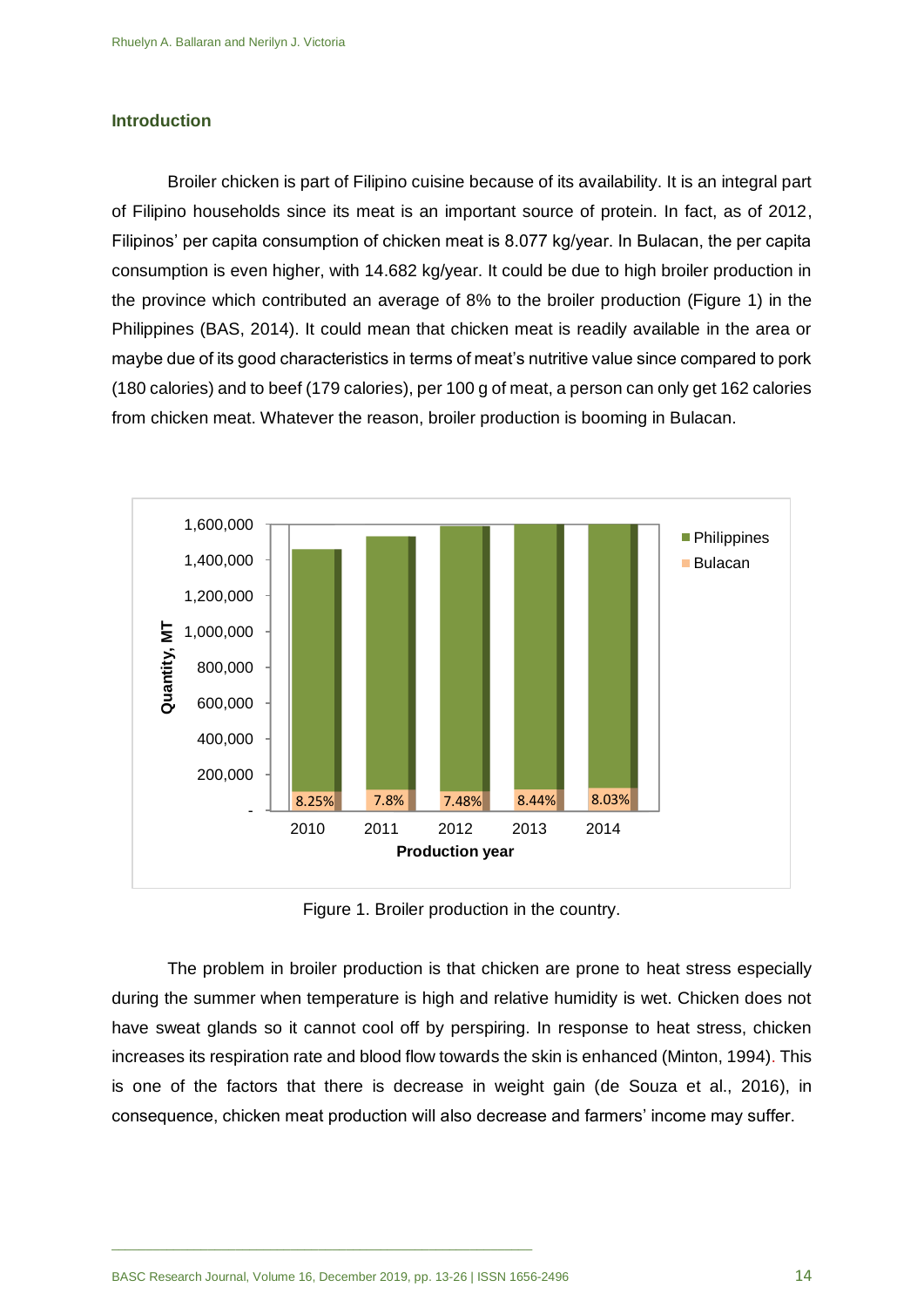Environmental control or poultry housing modification is a good start in reducing the problem of heat stress. By constructing the poultry house with enough ventilation to allow good air exchange, the temperature will drop. But during the extreme high temperature especially now that the world is experiencing the effects of climate change, evaporative cooling is not enough to help decrease the inside temperature. Philippines' normal temperature ranges from 20-32°C (World Weather and Climate Information, 2015) and even went higher during summer times. The hottest months are April and May (World Bank, 2015).

There are many studies concerning poultry housing modifications in order to lower the temperature but usually uses evaporative cooling systems (Wolfenson et.al., 2001; Abdalla and Abdalla, 2006; Al-Fataftah & Abdelqader, 2013), ventilation modification (SMEDA, 2010) and poultry housing management (Gutierrez, Min and Chang, 2009) like chilled drinking water. During the extreme high temperature, evaporative cooling is enough to help decrease the inside temperature as much as 5.4°C (Al-Fataftah & Abdelqader, 2013), or 1-1.5°C as studied by Wolfenson, *et al*. (2001). By constructing the poultry house with enough ventilation to allow good air exchange, the temperature will drop by 1.0-1.5°C (SMEDA, 2010). With these advantages, it can be noted that evaporative cooling used water and will just humidify more the surrounding environment making it unadvisable in Philippine condition.

The problems of the various types of poultry housing are different from those in cool and temperate climates with the tropical country (Smith, 1981) like Philippines. The high drybulb temperatures with high humidity experienced in the country need to be combated, so a better selection of method must be used to achieve control of the indoor climate. Evaporative cooling will just increase further the relative humidity since water evaporated will just humidify more the surrounding environment. Hence, the proposed recirculating cooling system.

The main concept is about heat transfer through conduction using water as refrigerant in a simple cooling system in a modified poultry house for broiler production. Just like humans, broilers are warm blooded animals. When a human wants to cool off, aside from perspiration, cold water is placed at extremities like the forehead, or feet and hands were washed with cold water. As observed, cooling of extremities (like the forehead of humans) decreases the body temperature of a feverish human body. Given this analogy, broiler could decrease its body temperature by cooling off its extremities and the target was the feet of broilers through conduction heat transfer. Cold water from the cold sink (tank – ice chest) is pumped through the pipes with the help of small submersible pumps. Pipes with cold water running through it are to be placed strategically on the floor of pens for broilers to perch on to cool off. Broilers cool off body heat through the extremities (feet) and theoretically heat from the feet is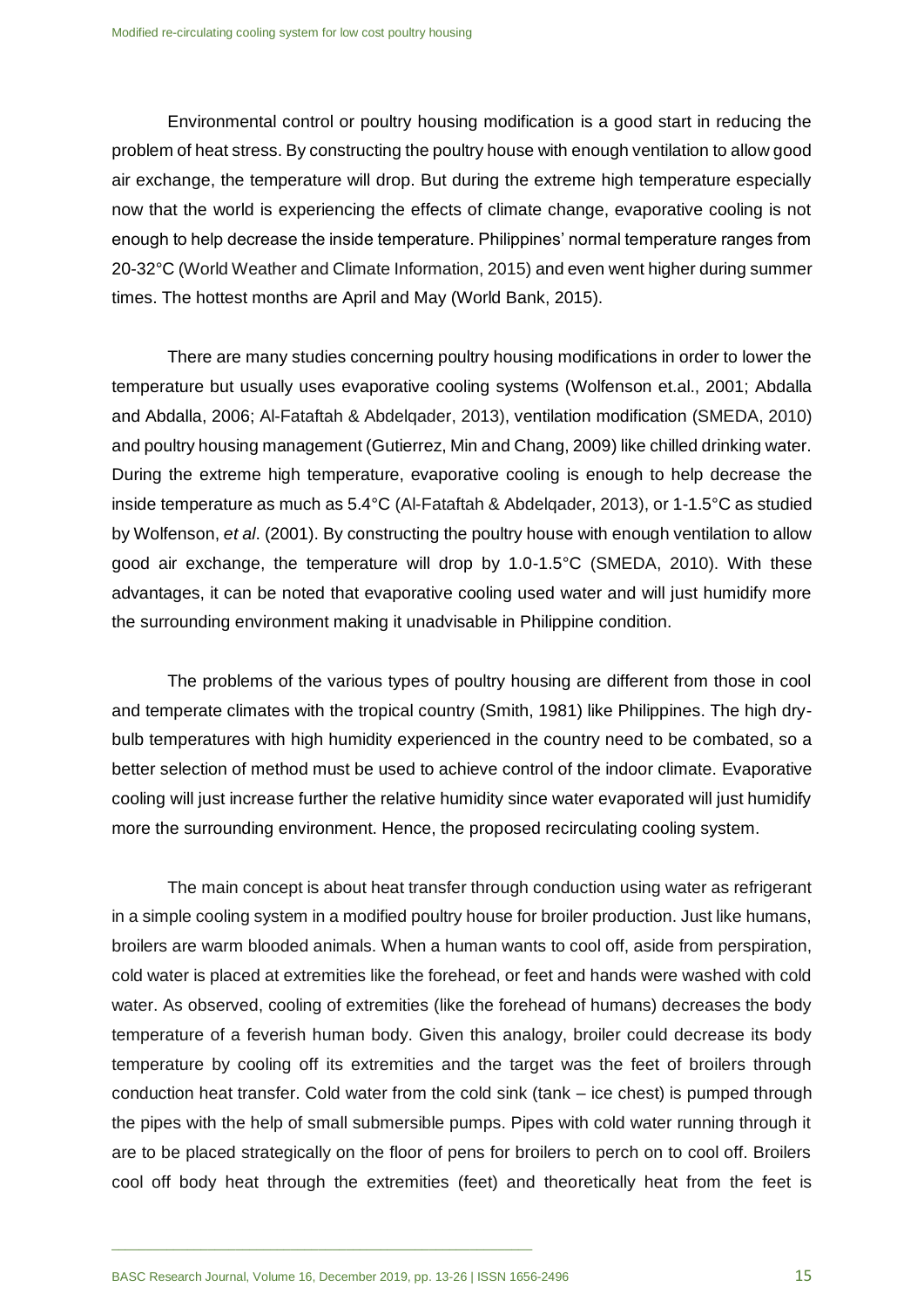transferred to the cold pipes. Aside from the heat gained from the environment, heat from the feet of broilers is gained by the chilled water through the pipes taken away from the vicinity of the broiler. This process continues until the broilers feel again its comfort zone. As consequence the broiler will gain a heavier body weight compared to other broilers experiencing heat stress.

The study aims to determine the effect of re-circulating cooling system in a modified poultry house for broiler production and determine the economic viability of the modifications. The improvement of the poultry housing for broiler production will help the farmers increase their income and will also help food security of the country. Researchers can also use the information derived from the study as a benchmark in further studies. If it is economically feasible then it can be applied to small scale broiler production for verification.

#### **Materials and Methods**

The study was conducted at the *Palayamanan* area at Bulacan Agricultural State College, Pinaod San Ildefonso, Bulacan approximately 15° 44' N and 120° 31"E. A conventional poultry housing (naturally ventilated with slatted floor and slatted wall) housed the broilers. There were two (2) treatments and three (3) replications in completely randomized design (Figure 1). An area of 2 m<sup>2</sup> (1m x 2m) housed 16 broilers (PAES:402, 2001). For T<sub>1</sub>, conventional slatted floor was used while for  $T_2$ , wherein cold water is circulated through the plastic pipe by a water pump. A simple refrigeration system was manually operated during 10:00 A.M. to 3:00 P.M. An ice chest loaded with ice served as tank. Water was pumped and delivered into the modified poultry house. The pvc pipes served as heat sink wherein broilers used them as perching branches when they want to cool off. Loadings of ice in the chest were done twice at 10AM and 12NN only.

| $T_1R_1$ |              | $T_2R_1$ |
|----------|--------------|----------|
| $T_2R_2$ | lce<br>chest | $T_1R_2$ |
| $T_2R_3$ |              | $T_1R_3$ |

Figure 1. Designation of experimental units.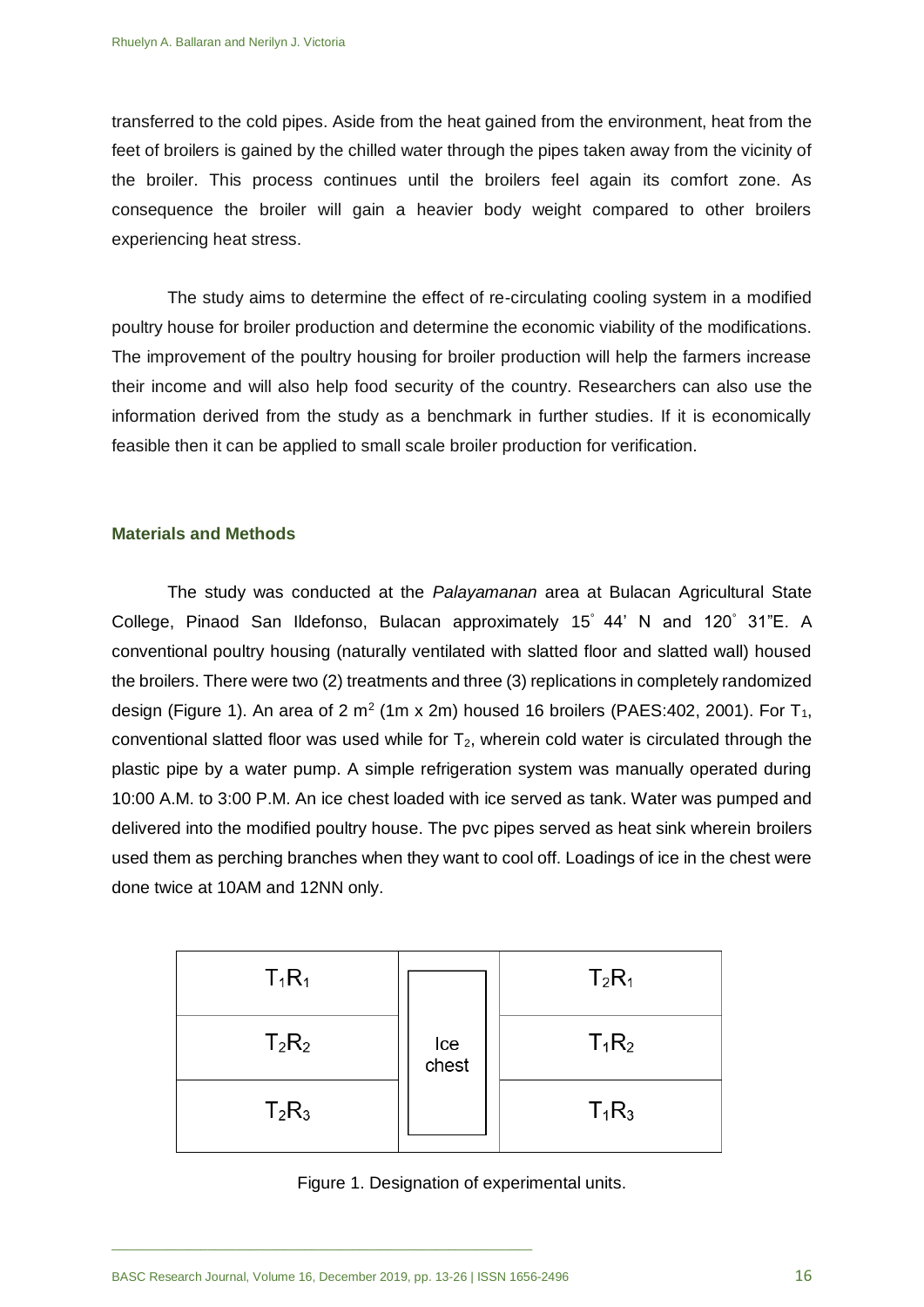Observations were taken during the  $3<sup>rd</sup>$  to  $4<sup>th</sup>$  week of broiler production. Weight, mortality and feed conversion ratio (FCR) were determined. For the mortality rate, equation 1 was used. In determining the weight complete sampling was done in order to minimize stress on broilers and this is done every 3 days starting on  $14<sup>th</sup>$  day up to  $28<sup>th</sup>$  day. Growth rates per treatment were determined using equation 2. While for the FCR, equation 3 was used. Rates of increase of body weight were then graphed and relationship will be derived. A lower FCR value is desired in raising broiler hence it was determined per replication.

| %,mortality rate= number of dead broilers *100<br>total number of broilers | equation 1 |
|----------------------------------------------------------------------------|------------|
| growth rate= total weight gained<br>total number of days                   | equation 2 |
| FCR= weight of feeds consumed<br>total weight gain                         | equation 3 |

Every cycle was 28 days and at the end of the study, broilers were sold. Revenues were used for roll-over capital for the next cycle to purchase feeds and stocks. There were two loadings/trials/cycles conducted for the study (April to May 2016 and 2017). Third trial was supposed to be conducted on April – May 2018, but due to early on-set of rainy season, environmental factors were not of optimum condition to set another trial since it will lead to outlier data.

Cost and return analysis was computed to know if the increase in body weight will compensate the increase of cost of modification of poultry housing. Method used to compare was by partial budget analysis.

#### **Results and Discussion**

Designing poultry housing should maximize the use of natural resources and minimize imported materials (Salman and Ayyash, 1981). The design (Figure 2) of recirculating cooling system was simple and was found to have water inlet temperatures ranging from 1.6°C to 31.73°C from 10 A.M. to 3 P.M. It also has corresponding water outflow temperatures of 5.97 – 32.07°C. Low water inlet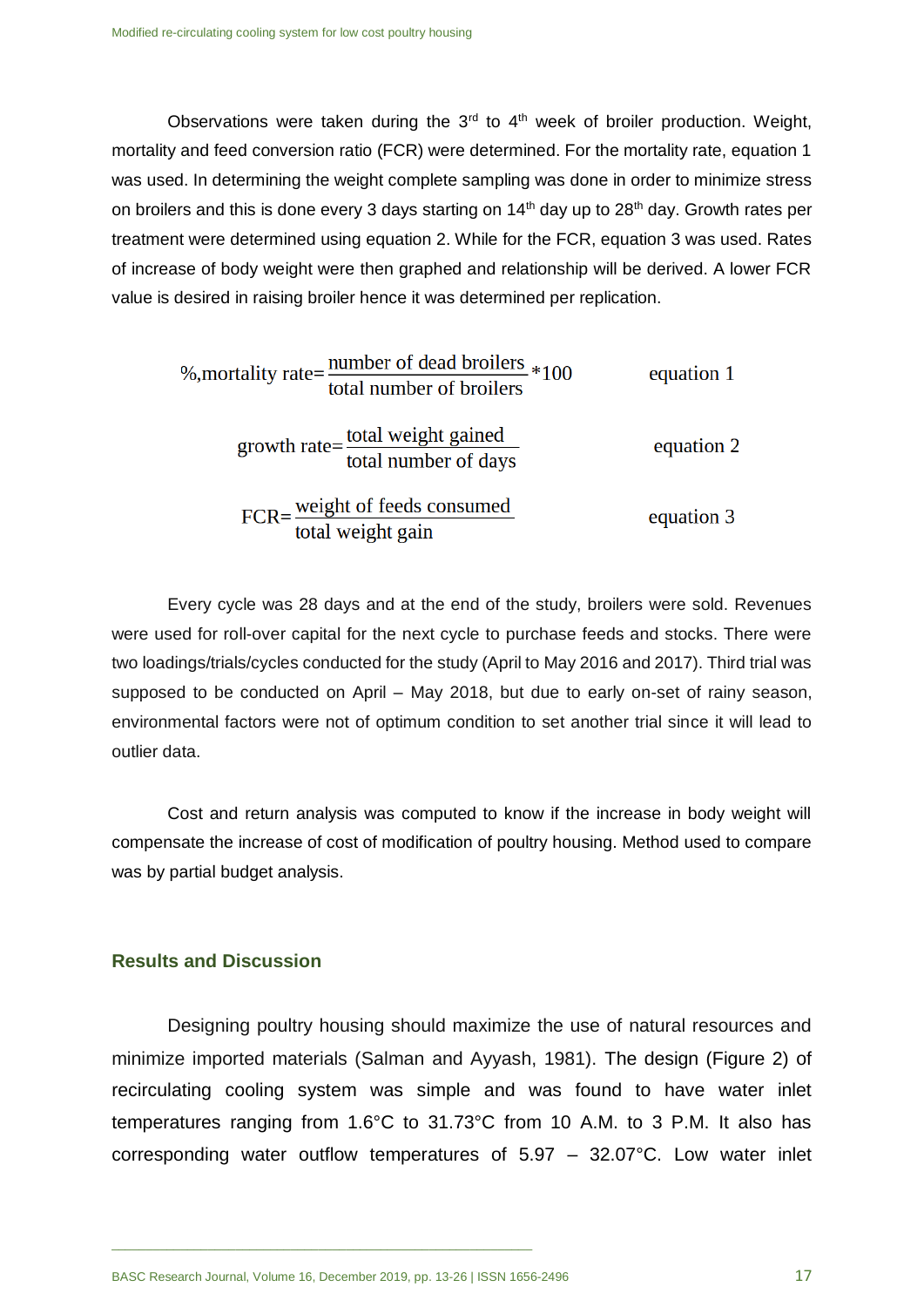temperatures were experienced when the block of ice was initially placed in the cooling system and these were observed during the 1<sup>st</sup> and 2<sup>nd</sup> loadings (10AM and 12NN respectively).



Figure 2. Flow of chilled water from the tank to the pipe network.

Pipes were used as cooling mode of broilers as it was observed that during high temperatures (normally 12 – 1 PM), broilers lay down (Figure 3) and perched on the pipes. By lying down, broilers increased their contact area to the pipes. If contact area is increased, rate of heat transfer through conduction also increases (Holman, 1997). Then dissipation of body heat increases.



(a) with cooling system

(b) no modification

Figure 3. Behavior of broiler during conduct of study (a) perching and lying on the cooling system and (b) broilers flocking nearby the waterer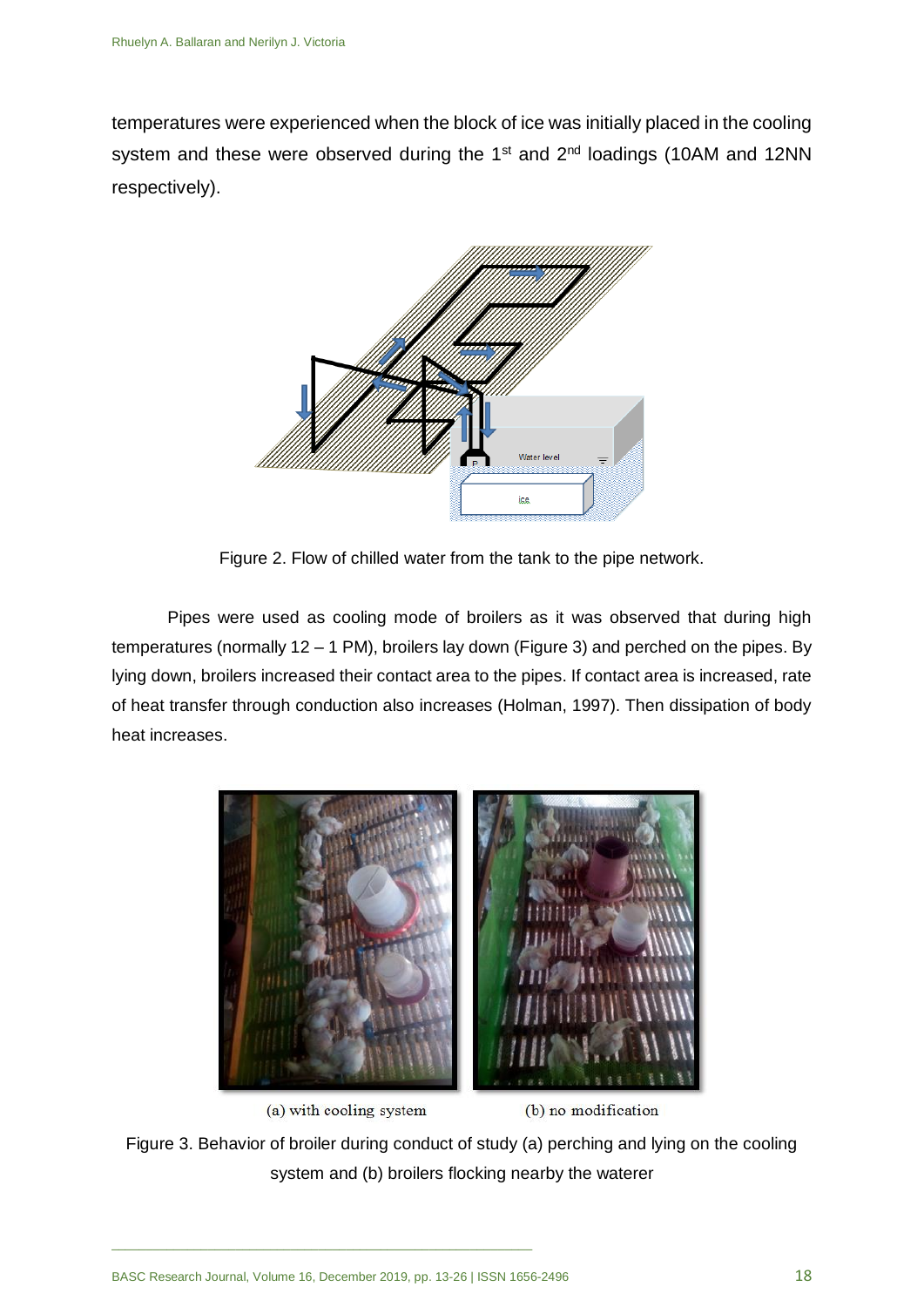Average mortality rates of broiler in conventional poultry housing were 8.33% during 2016 and 4.17% during 2017, while broilers in modified poultry housing had 2.08% during 2016 and 0.00% during 2017 (Figure 4). On the average, mortality in conventional poultry house is 6.25% and 1.04% for mortality in modified poultry housing. It only means that the modification of poultry housing to combat heat stress lowers mortality rate during those 2 weeks of subjecting broilers to modification of poultry housing. According to PCAARRD (2018), recovery rate of 95-98% in poultry production is good indicator of good productivity. Hence, introduction of poultry housing modification leads to high recovery rate or low mortality rate which means that modification helps increase recovery rate of broiler production.



Figure 4. Mortality rate during growing stage of broiler production.

If taken into consideration the air temperature during growing stage, ranges from 31.50 - 35.75°C during 2016, and 32.28 - 34.72°C during 2017 (Figure 5). Death of broiler happened during days of high temperatures. Looking at the relative humidity during these days of death, it can be noted that it had high relative humidities, and it means that broilers could have experienced heat stress during that time. High temperature and relative humidity has fatal effect on broilers. The high temperature experienced by the broilers in conventional poultry housing exceeded the ideal comfort zone for rearing chicken which is 21-29°C (Clauer, 2009). Beg, et.al. (2011) also stated that there is higher bird mortality during summer due to the factor that the feather covering of the broiler prevents the heat to dissipate from the body. It was also stated that if heat becomes greater over long periods, birds might die. The study was conducted during the summers of 2016 and 2017, hence it can indicate that heat was the stressor of the broilers.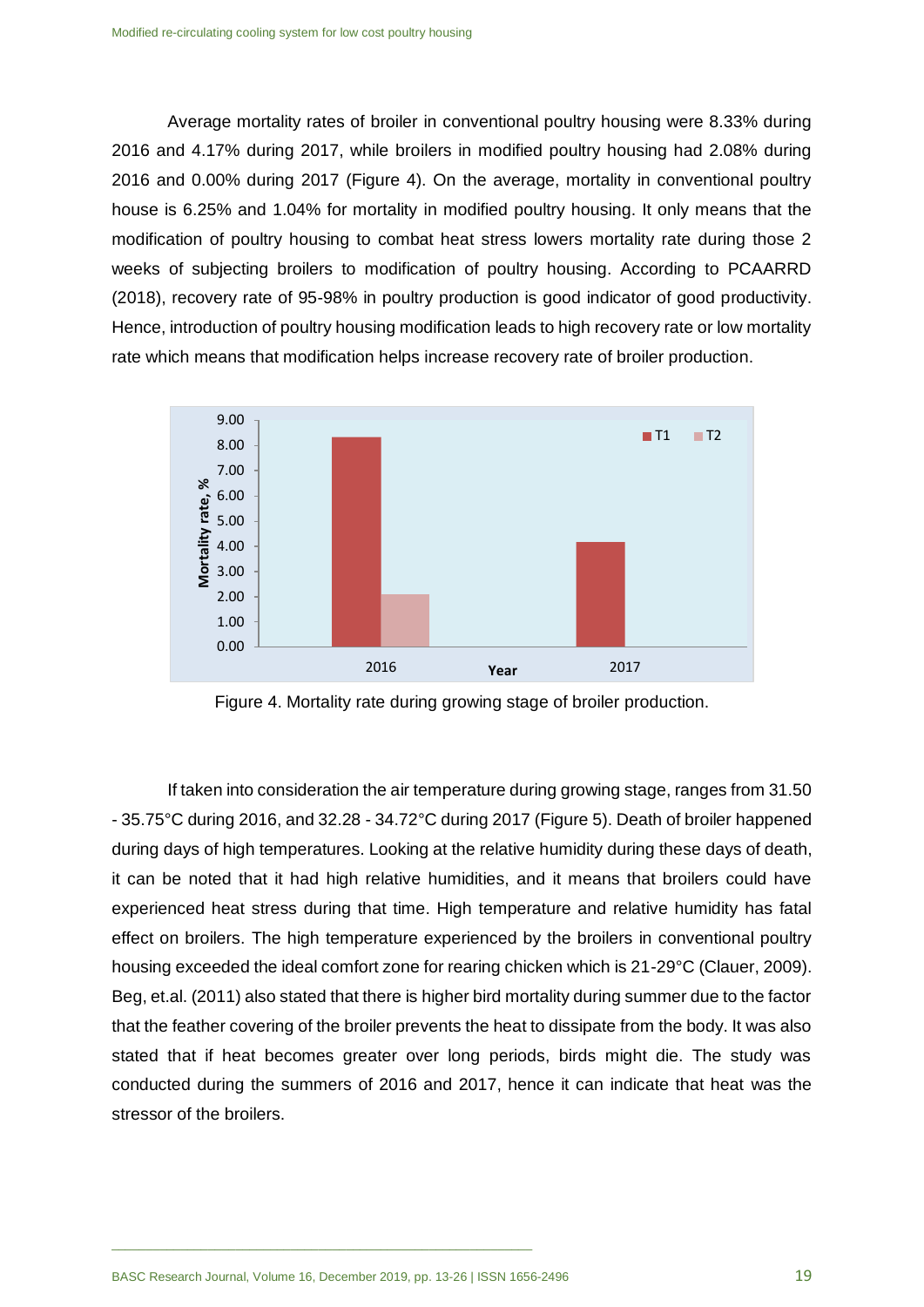

Figure 5. Mortality of broiler for conventional poultry housing.

The average weights of broilers after 4 weeks reared in conventional poultry housing were 1.24 kg and 1.20 kg for 2016 and 2017 respectively (Table 1). During 2016, temperature readings were high compared with 2017, it would mean that broilers could be stressed with high temperature. But 2017 broilers had lower average weight gained compared with 2016 broilers. It can be noted that although this is the case, the factor that might cause this could be because of less stocking density due to high mortality. If there are more space for every broiler available and less number of bodies that emitted heat, then broilers might be comfortable and exhibited high weight gained. This was also the findings of Lara & Rostagno (2013) that stated that stocking density has a major compounding factor to heat stress.

| Reading                  | 2016 T1 | 2017 T1 | 2016 T <sub>2</sub> | 2017 T <sub>2</sub> |
|--------------------------|---------|---------|---------------------|---------------------|
| 1 $(14^{th}$ day)        | 0.42    | 0.32    | 0.40                | 0.33                |
| 2                        | 0.54    | 0.53    | 0.55                | 0.56                |
| 3                        | 0.69    | 0.75    | 0.70                | 0.78                |
| 4                        | 0.85    | 0.88    | 0.87                | 0.92                |
| 5                        | 1.04    | 1.01    | 1.06                | 1.05                |
| 6 (29 <sup>th</sup> day) | 1.24    | 1.20    | 1.27                | 1.26                |

Table 1. Average weights of broiler during the study.

While for the modified poultry housing, the average weights were 1.27 kg and 1.26 kg for 2016 and for 2017 respectively. It can be seen in 2016, broilers in modified poultry housing (1.27 kg) has highly significant weight gained compared to broilers in conventional housing (1.24 kg). Also in 2017, 1.26 kg of broilers in modified is highly significant with 1.20 kg of broilers in conventional housing. These can also be seen on the average growth rate of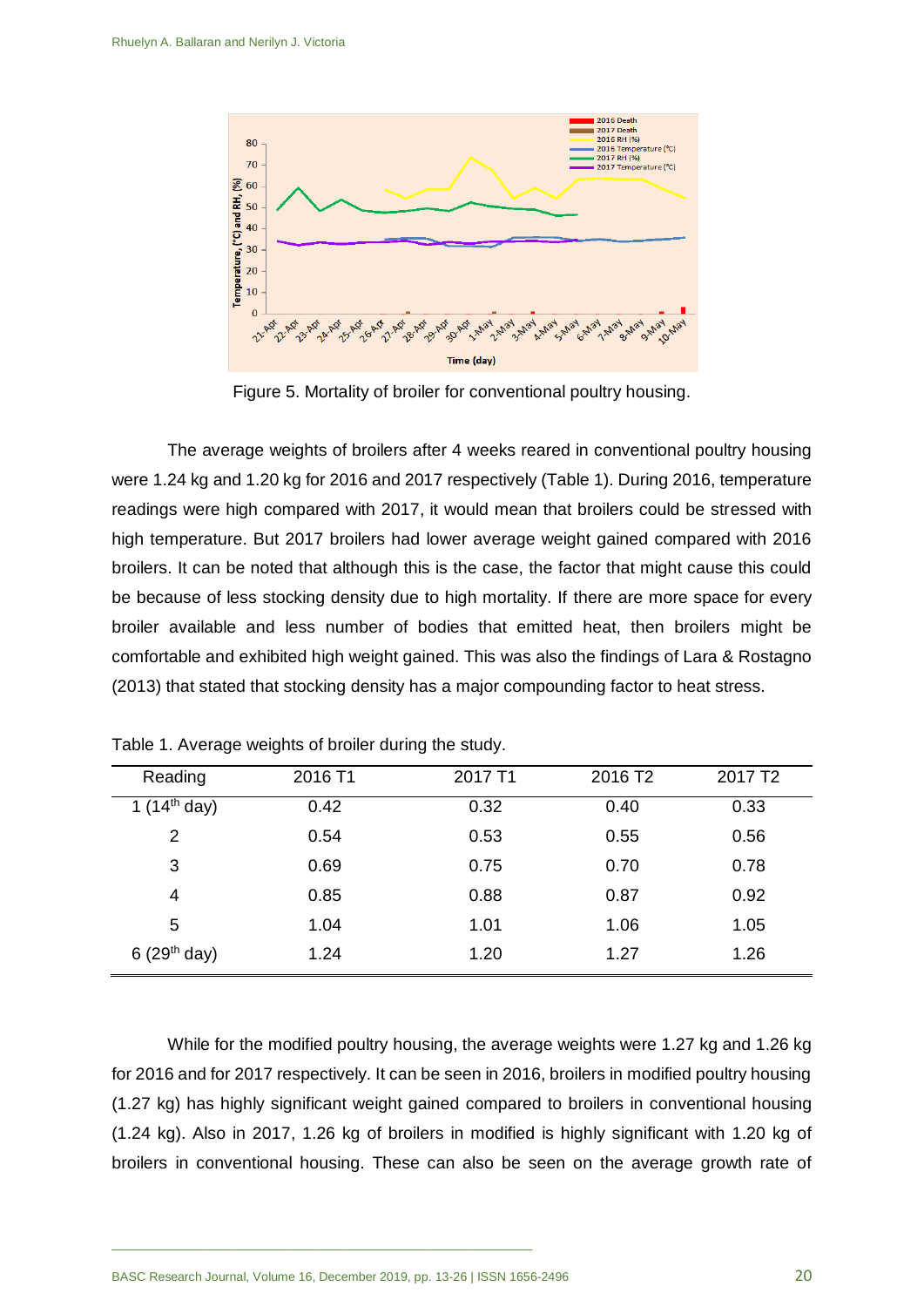broilers in every treatment (Table 2). It can be seen that 2017 broilers had high growth rate. This could be due to the fact that the temperatures during that time were stable compared with 2016. Broilers were comfortable with the environment resulting to higher growth rate and lower mortality rate. Broilers were observed lying down above the cooling system during times of high temperature. The modification of the poultry housing did some effects on broilers since it exhibited higher growth rate in broilers compared with broilers in conventional housing.

| Treatment      |                    | Weight gain (g)    |
|----------------|--------------------|--------------------|
|                | 2016               | 2017               |
| $\Gamma$       | 39.36a             | 40.48a             |
| $\mathsf{T}_2$ | 41.76 <sup>b</sup> | 43.71 <sup>b</sup> |

Improving feed conversion ratio from the average 2.0 by lowering is of desirable factor in raising broiler as stated by PCAARRD (2018). The average FCRs for 4 weeks of raising broilers in conventional poultry housing were 2.46 and 2.50 for years 2016 and 2017 respectively (Table 3). On the other hand, broilers in modified poultry housing had 2.25 and 2.32 FCRs for years 2016 and 2017 respectively. This is not desirable since it's higher than the average FCR. But it can be noted that during the study, with broilers subjected to modification for 2 weeks, CFRs of broilers in modified housing were significantly lower than the CFRs of broilers in conventional housing. This means that modification of poultry housing will further bring down the CFRs. This might be the reason of lower overall CFRs of broiler produced in the modified housing compared with broilers in the conventional one. This is due to reduced feed intake of heat stressed broilers that resulted to lower body weight or growth rate as it maintained the homothermy (Feng, et.al. 2008; and Ojano-Dirain and Waldroup, 2002). Aside from the heat stress, factors such as type of feeds and its ingredients should also be considered as the affecting factor on FCRs.

| Table 3. Feed conversion ratio before and after intervention. |
|---------------------------------------------------------------|
|---------------------------------------------------------------|

| Treatment | 2016 | 2016 (with CS) | 2017 | 2017 (with CS) |
|-----------|------|----------------|------|----------------|
|           | 2.46 | 1.85           | 2.50 | 1.91           |
| T2        | 2.25 | 1.68           | 2.32 | 1.77           |

The cost of intervention by poultry housing modification might be compensated with higher weight gained by broilers. Assuming life of equipment and pipe fixtures or cooling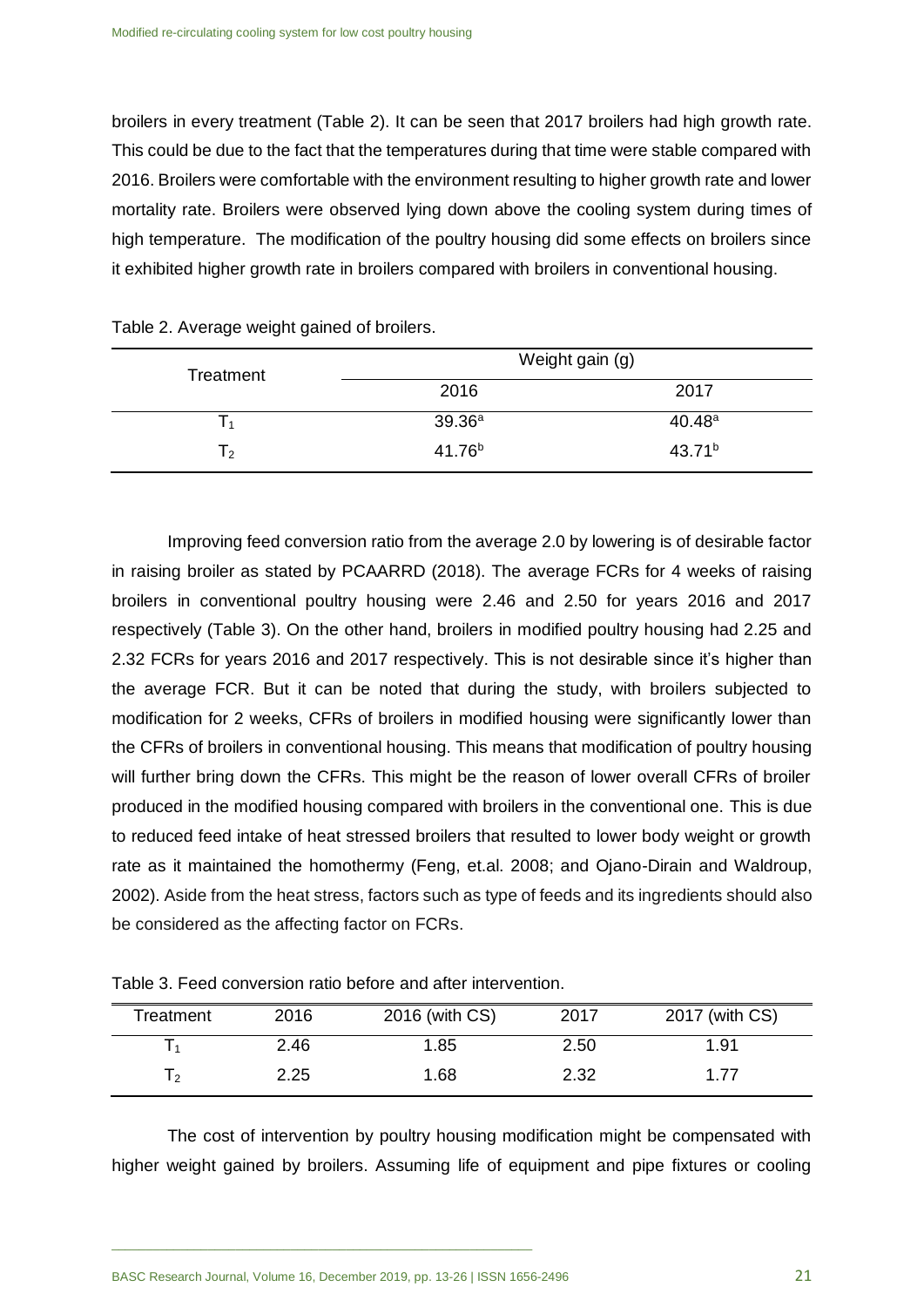system as 2 years (based on manufacturer's specifications for pump that will last 10,000 h of use). Additional operation cost is the electricity consumed during operation of re-circulating cooling system (10AM to 3PM). Computing broiler production for 2 years and using partial budget to compare the modified from the conventional housing (Table 4), the re-circulating cooling system had an added cost of Php 10,823.75. The additional income came from the difference on th average weights of broilers from the conventional and from the modified poultry housing. Due to the increase in body weight of broiler, the added cost of re-circulating cooling system was compensated with an added return, resulting to a net impact of PhP 8,616.25 on income. These computations are based on 144 broilers in a production cycle.

| Income Reducing   |            | Income Increasing      |            |  |
|-------------------|------------|------------------------|------------|--|
| <b>Added Cost</b> | <b>PhP</b> | <b>Added Return</b>    | <b>PhP</b> |  |
| Investment cost   | 9,574.00   | <b>Broiler revenue</b> | 19,440.00  |  |
| Operation cost    | 1,249.75   |                        |            |  |
| Total             | 10,823.75  | Total                  | 19,440.00  |  |
| Net Impact        |            | PhP 8,616.25           |            |  |

Table 4. Partial budget for poultry house modification.

#### **Conclusion and Recommendation**

Cooling system in a poultry house can help lower down the mortality rate, and increase the weight gain and feed conversion ratio as well. A simple cooling (refrigeration) system operated at times of high temperature will give an additional profit to broiler raisers. This was an experimental trial hence application of such system in small scale (20,000 heads) production is recommended in order to verify further the viability of such endeavor. Also, actual decrease of body temperature of broilers should be determined with the use of thermal scanner to lessen broiler stress to quantify heat loss through conduction.

#### **References**

Abdalla, S. A., & Abdalla N. (2006) Poultry housing environmental control using radiant system coupled to a solar-driven liquid desiccant evaporative water cooler. *International Conference on Energy and Environment 2006*.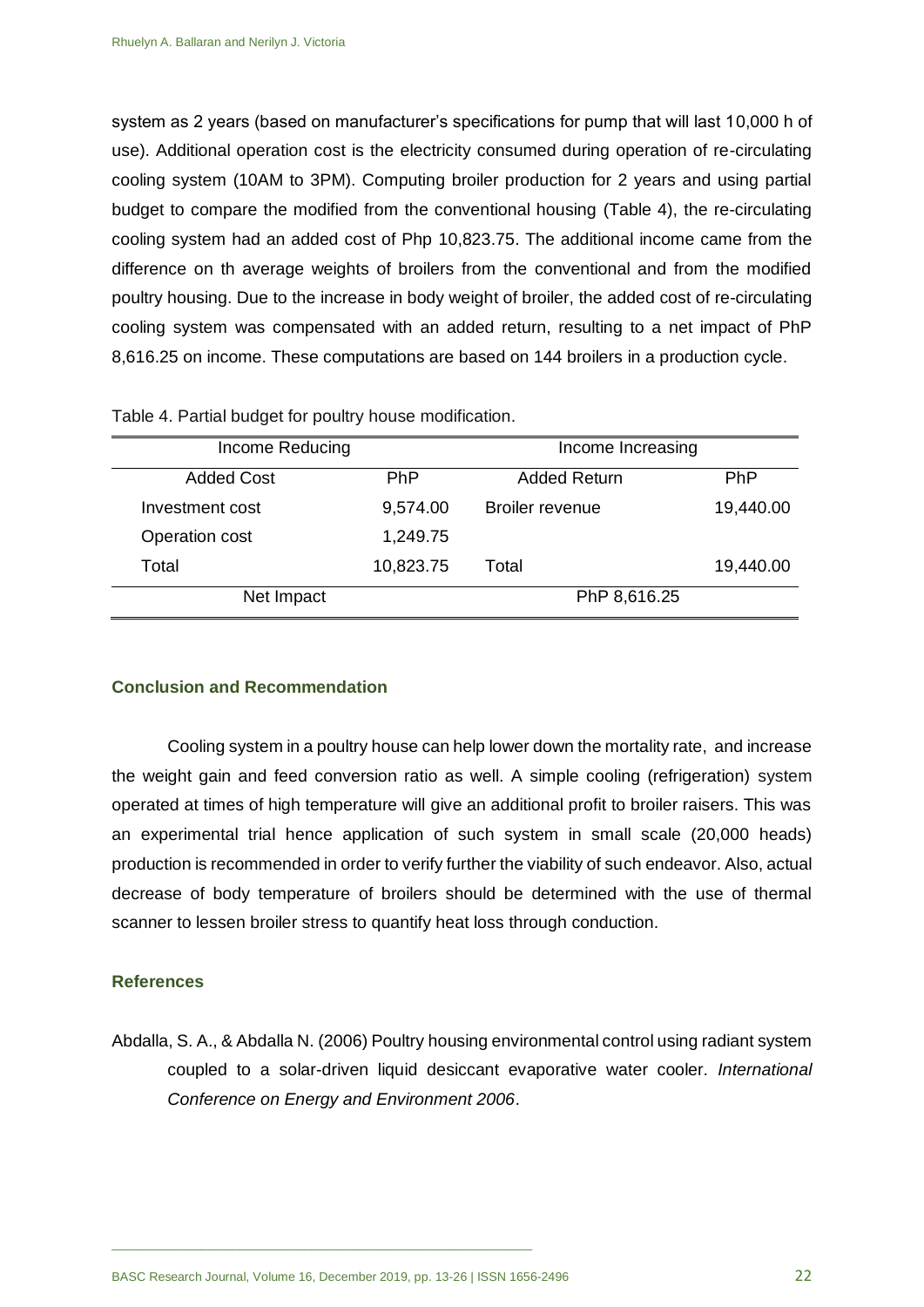- Al- Fataftah,. A.R. & Abdelqader, A. (2013) Improving performance of laying hens in hot regions by desert coolers. *International Journal of Poultry Science, 12*(10), 590-595. DOI: 10.3923/ijps.2013.590.595
- Beg, M.A.H., Baqui, M.A., Sarker, N.R., & Hossain. M.M. (2011). Effect of stocking density and feeding regime on performance of broiler chicken in summer season. *International Journal of Poultry Science, 10*(5), 365-375.
- Clauer, P.J., (2009). A Small-Scale Agriculture Alternative: Poultry. Virginia State University. https://vtechworks.lib.vt.edu/ bitstream/ handle/ 10919/48456/ 2902-1099\_pdf.pdf? sequence=1
- De Souza, L.F.A., Espinha, L.P., de Almeida EA, Lunedo, R., Furlan, R.L., & Macari M. (2016) How heat stress (continuous or cyclical) interferes with nutrient digestibility, energy and nitrogen balances and performance in broilers. *Livestock Science*. 192:39–43. doi: 10.1016/j.livsci.2016.08.014
- Feng, J., Zhang, M., Zheng, S., Xie, P., & Ma. A. (2008). Effect of high temperature on multiple parameters of broiler in vitro and in vivo. *Poultry Science, 87* 2133-2139. https://doi.org/10.3382/ps.2007-00358
- Gutierrez, W.M., Min,W., & Chang,H.H. (2009) Effects of chilled drinking water on performance of laying hens during constant high ambient temperature. *Asian Australian Journal of Animal Science*, *22*(5) 694 – 699. DOI:10.5713/ajas.2009.80549

Holman, J. P. (1997). Heat transfer. 8<sup>th</sup> edition. McGraw-Hill Companies, Inc. USA.

- Lara, L.J., & and Rostagno, M.H. (2013). Impact of heat stress on poultry production. *Animals (Basel).* 3(2). 356-369. DOI:10.3390/ani3020356
- Minton, J. Ernest. (1994). Function of the hypothalamic-pituitary-adrenal axis and the sympathetic nervous system in models of acute stress in domestic farm animals. *Journal of Animal Science*, Volume 72, Issue 7, July 1994, pages 1891– 1898, <https://doi.org/10.2527/1994.7271891x>
- Ojano-Dirain, C.P., & Waldroup, P.W. (2002). Protein and amino acid needs of broiler in warm weather: A review. *International Journal of Poultry Science.* 1(4), 40-46.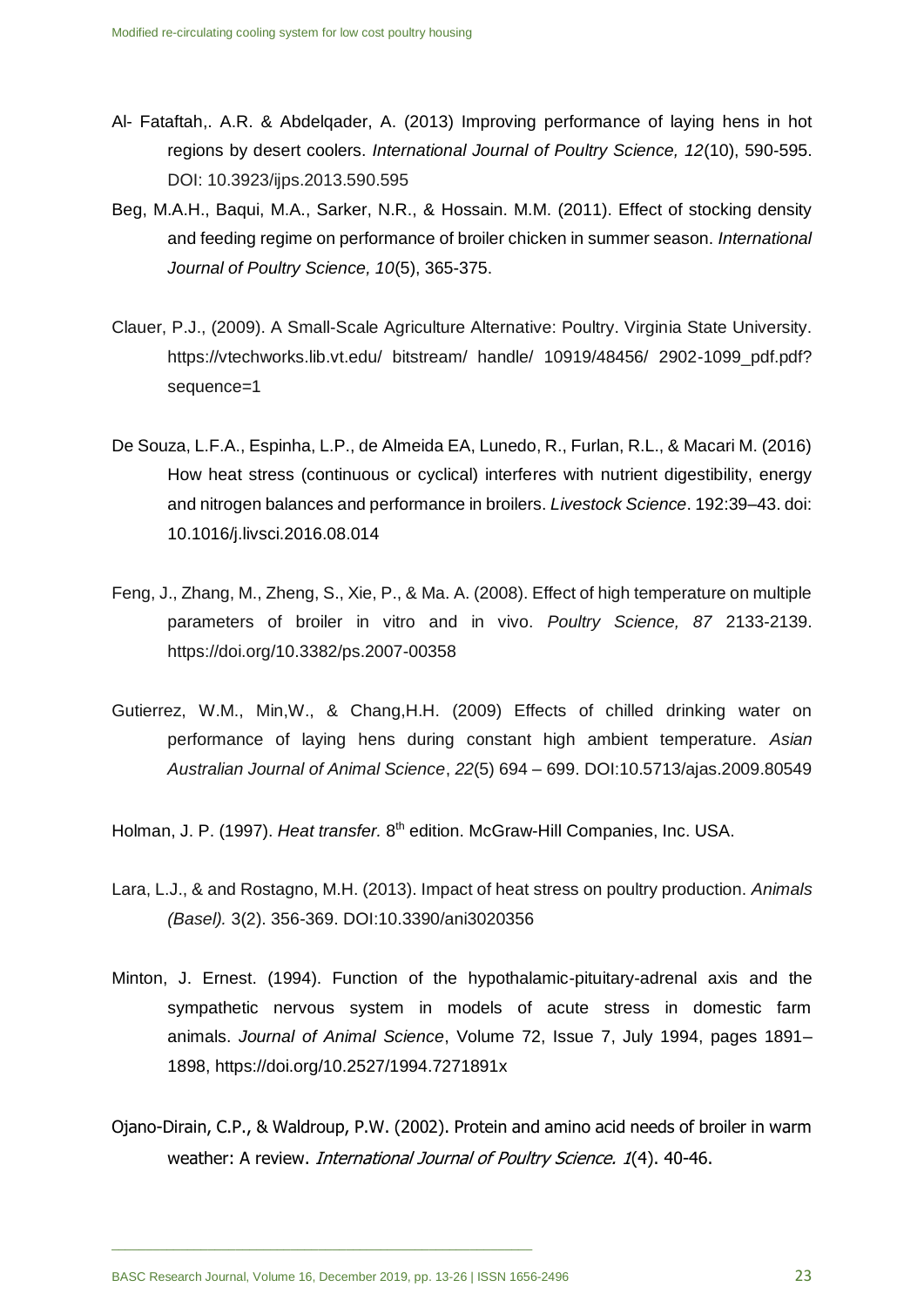- Philippine Agricultural Engineering Standard (2001) Agricultural structures *housing for broiler production* (PAES 402:2001). https://amtec.ceat.uplb.edu.ph/per-machinery/ agricultural-structures/
- Philippine Council for Agriculture, Aquaculture and Natural Resources Research and Development (2018) *Industry strategic plan for broiler production*. Los Baños, Laguna.
- Rahman, M.M., Chu, C.M., Kumaresen, S., Yan, F.Y., Kim,P.H., Mashud, & Rahman. M.S. [Evaluation of the modified chimney performance to replace mechanical](http://www.sciencedirect.com/science/article/pii/S1877705814029816)  [ventilation system for livestock housing.](http://www.sciencedirect.com/science/article/pii/S1877705814029816) *Procedia Engineering. 90*(2014). 245-248. <https://doi.org/10.1016/j.proeng.2014.11.844>
- Salman, A. J., & Ayyash. S. (1981). *Poultry production in hot arid environments.* Advances in Food-producing Systems for Arid and Semiarid Lands. Pages 799-845
- SMEDA. (2010) Environmental controlled poultry farm. Small and Medium Enterprises Development Authority, Government of Pakistan.
- Smith, W.K. (1981) Poultry housing problems in the tropics and subtropics. [Environmental](http://www.sciencedirect.com/science/book/9780408106887)  *[Aspects of Housing for Animal Production](http://www.sciencedirect.com/science/book/9780408106887)*. 1981, Pages 235–258.
- Wolfenson, D., Bachrach, D., Maman, M., Graber, Y., & Rozenboim. I. (2001). Evaporative cooling of ventral regions of the skin in heat-stressed laying hens. Poultry Science; 80: 958–964*.*
- World Weather & Climate Information. (2015, June 8). Climate and Average Weather in Philippines. Retrieved June 8, 2015 from http://www.weather-andclimate.com/average-monthly-Rainfall- Temperature- Sunshine-in-Philippines.
- World Bank (2015). Second National Communication to the United Nations Framework Convention **Convention** on Climate Change. https://climateknowledgeportal.worldbank.org/country/philippines/climate-datahistorical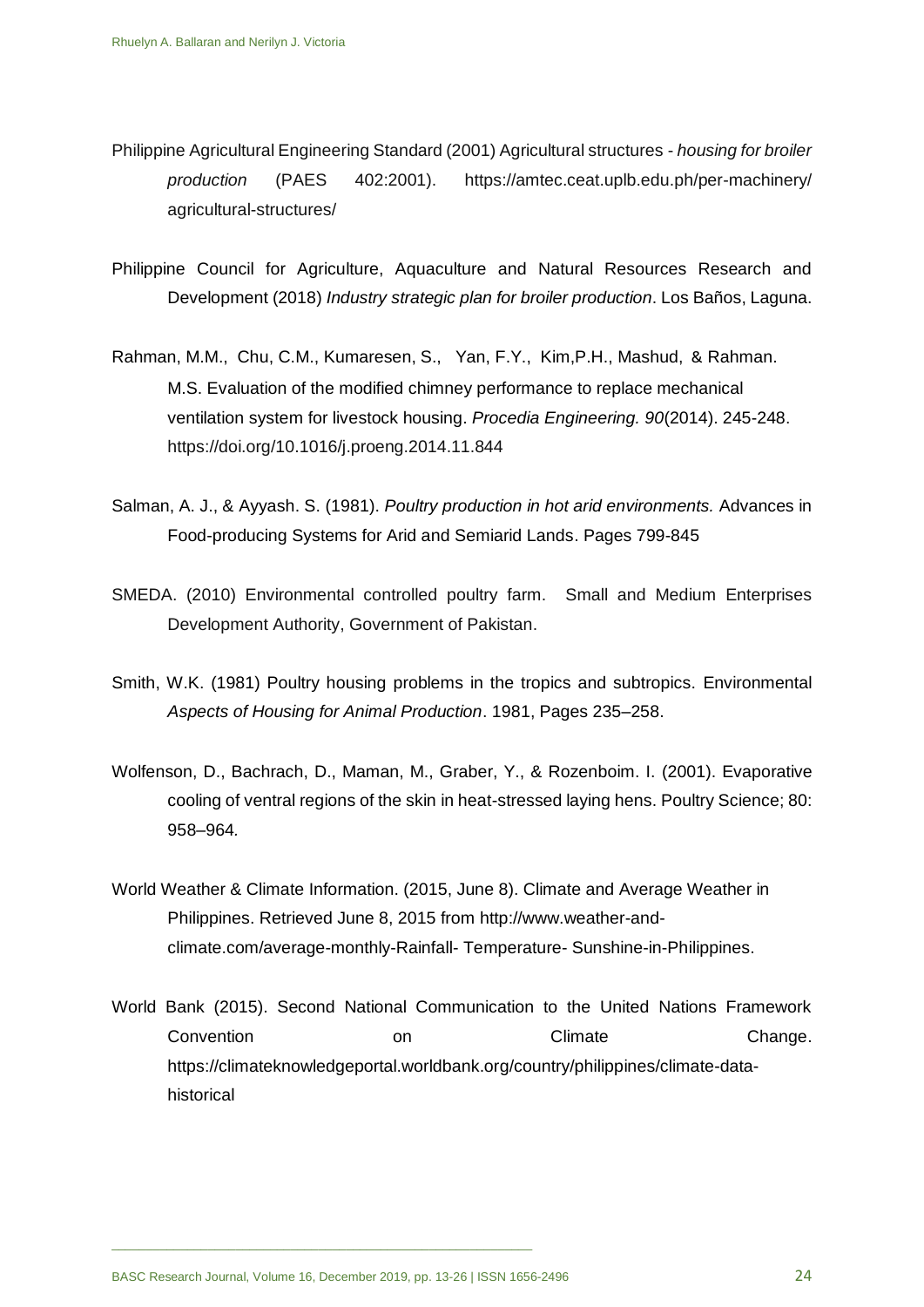# **Acknowledgement**

Gratitude to BASC Research Office for granting the funds for the study. To student assistants, Ana Ruth and Sarah Jane, for helping in data gathering, my appreciation to your dedication and time.

## **Appendices**

APPENDIX A. PHOTO DOCUMENTATION



 $(a)$ 

 $(b)$ 

During growing stages  $(3<sup>rd</sup>$  to  $4<sup>th</sup>$  weeks).



() with cooling system



(b) no modification

or of broiler during the conduct of experiment (a) perching and lying cooling system and (b) broiler flocking nearby the waterer